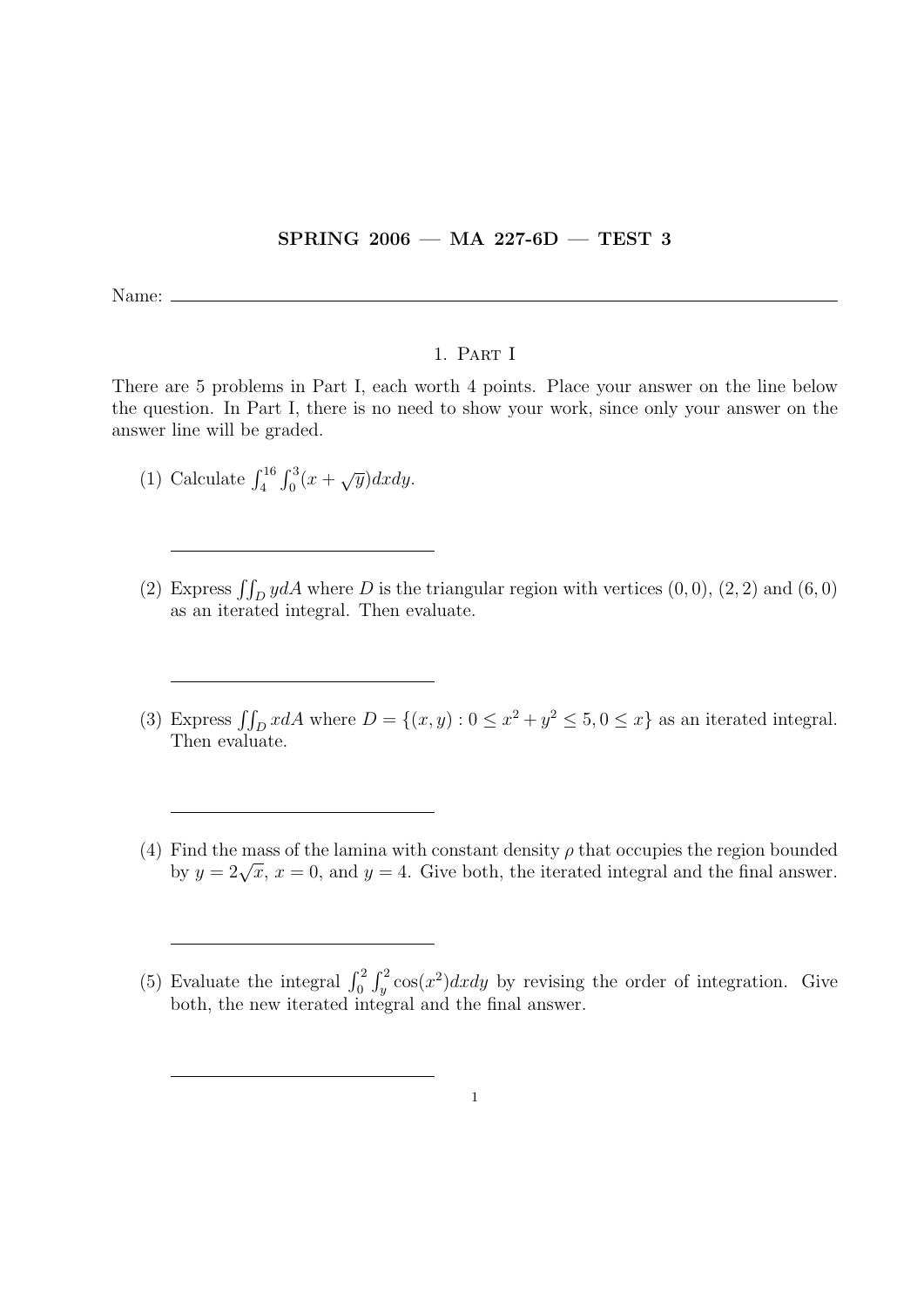## 2. Part II

There are 2 problems in Part II, each worth 10 points. On Part II problems partial credit is awarded where appropriate. Your solution must include enough detail to justify any conclusions you reach in answering the question.

(1) Find the surface area of the paraboloid  $2x^2 + 2y^2 + z = 32$  that lies in the first octant.